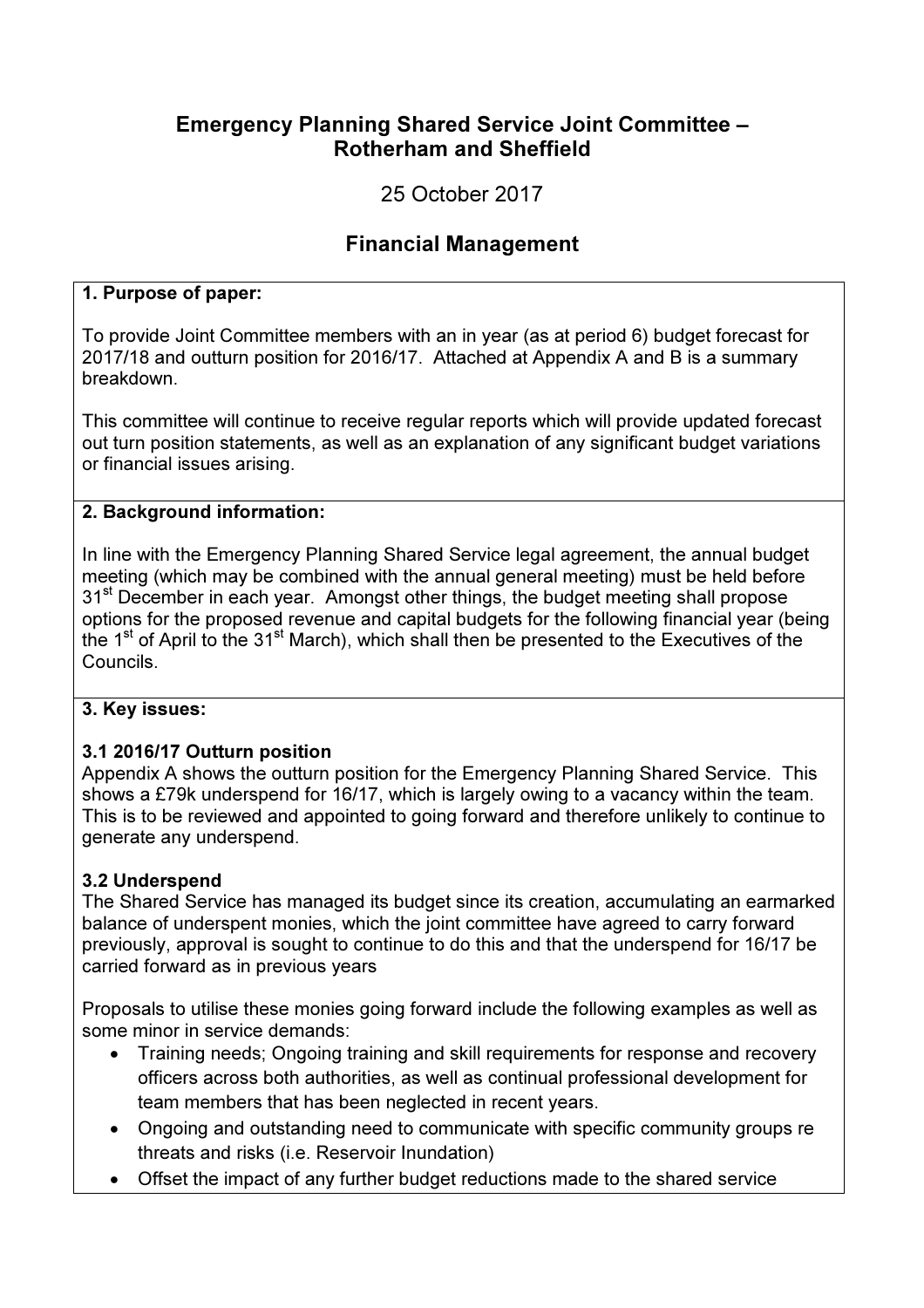budget

- Update the Emergency Planning Incident Management System (EPIMS) utilised in the event of an emergency to record information and tasking; in line with new national developments (i.e. the use of Resilience Direct), our internal system will require some updating and refresh of content to remain in line as well as advances with technologies and costs associated with achieving this
- Development and introduction of e-Learning and other innovative training delivery models; required in recognition of the reduced availability of resources; notwithstanding the great importance of retaining a trained, and exercised response and recovery capability
- PPE; ongoing requirement, particularly newly appointed Forward Liaison Officers across both authorities

### 3.3 2017/18 forecast outturn

As reported at Appendix B; a favourable outturn position is forecast. This is in the main accountable to the current vacancy within the service as described above. As with previous year, it is proposed that any favourable variance is transferred to the underspend monies, to support future service delivery, as well as to fund the projects service needs as outlined above.

## 3.4 2018/19 Budget Allocations

In line with medium and long terms financial strategies of both councils, responsible officers to collectively discuss future budget allocations and make recommendations thereafter

#### 4. Recommendations:

Members note the content of the report Members approve the transfer of favourable outturn budget to the underspend Budget allocations for 18/19 be agreed in advacne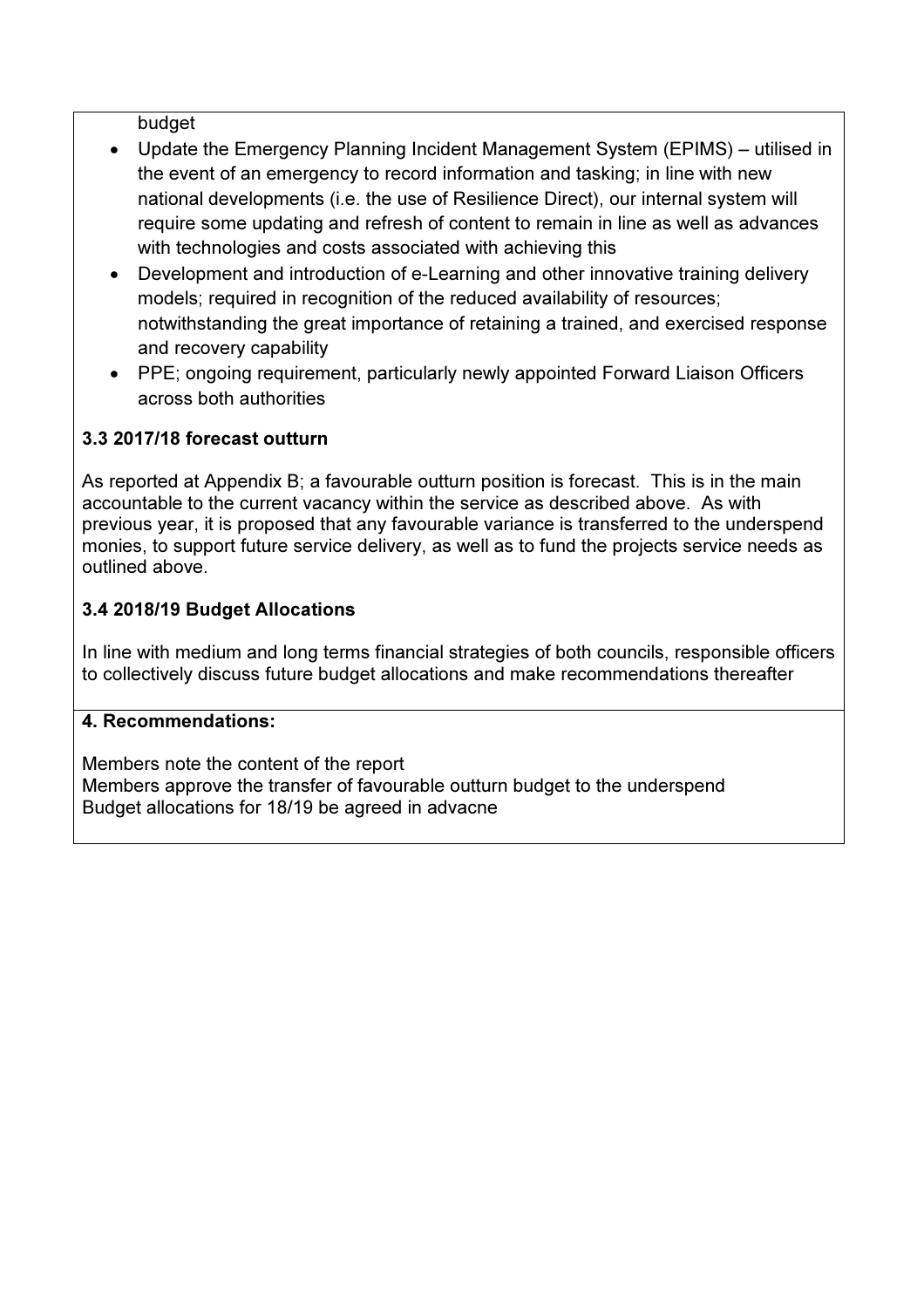| Appendix A - Summary Breakdown 2016/18 Outturn position |  |  |  |
|---------------------------------------------------------|--|--|--|
|---------------------------------------------------------|--|--|--|

| Productive American                                                   | <b>2016/17 Budget</b> | <b>2016/17 Actuals</b> | <b>2016/17 Outturn</b> |
|-----------------------------------------------------------------------|-----------------------|------------------------|------------------------|
|                                                                       |                       |                        |                        |
| <b>Basic Pay-General Staff</b><br><b>Basic Pay-Schl Support Staff</b> | 143,205               | 100,773<br>0           | $-42,432$              |
| Mat/Pat/Ad-General Staff                                              | 0<br>0                | 97                     | 0<br>$\overline{97}$   |
|                                                                       |                       | 13,153                 | $-948$                 |
| Other Pay-General Staff                                               | 14,101                |                        |                        |
| NI-General Staff                                                      | 14,534                | 11,423                 | $-3,111$               |
| Superann-General Staff                                                | 30,073                | 24,693                 | $-5,380$               |
| <b>Total Direct Employee Costs</b>                                    | 201,913               | 150,140                | $-51,773$              |
| Honorarium Payment                                                    | 0                     | $\overline{378}$       | 378                    |
| <b>Staff Clothing &amp; Uniforms</b>                                  | 0                     | 13                     | 13                     |
| Training                                                              | 5,000                 | 4,316                  | $-684$                 |
| <b>Total In-Direct Employee Costs</b>                                 | 5,000                 | 4,707                  | $-293$                 |
| Rent Or Hire Of Premises                                              | 0                     | 120                    | 120                    |
| Repairs, Alteratns & Maint'Nce                                        | 0                     | $\overline{25}$        | 25                     |
| <b>Total Premises Related Costs</b>                                   | $\bf{0}$              | 145                    | $\overline{145}$       |
| Car Allowances                                                        | 500                   | 48                     | $-452$                 |
| <b>Public Transport Expenses</b>                                      | 1,000                 | 410                    | $-590$                 |
| <b>Total Transport Related Costs</b>                                  | 1,500                 | 458                    | $-1,042$               |
| <b>Books</b>                                                          | 63                    | 131                    | 68                     |
| Materials/Consumables General                                         | 150                   | 167                    | $\overline{17}$        |
| <b>Equipment Other</b>                                                | 3,000                 | 270                    | $-2,730$               |
| <b>Equipment Purchase</b>                                             | 0                     | 24                     | 24                     |
| <b>Catering Equipment-Purchase</b>                                    | 20                    | 0                      | $-20$                  |
| <b>Food For Catering</b>                                              | 120                   | 0                      | $-120$                 |
| Clothing & Uniforms                                                   | 500                   | 0                      | $-500$                 |
| Printing                                                              | 1,000                 | $\overline{777}$       | $-223$                 |
| Stationery                                                            | 293                   | 88                     | $-205$                 |
| Postage                                                               | 20                    | 0                      | $-20$                  |
| Telephone - General                                                   | 300                   | $\overline{74}$        | $-226$                 |
| Telephones - Rental                                                   | 5,000                 | 4,657                  | $-343$                 |
| Telephones - Calls                                                    | 150                   | 161                    | 11                     |
| Computer - Other                                                      | 700                   | 22                     | $-678$                 |
| Computer-Maintenance                                                  | 1,400                 | 0                      | $-1,400$               |
| Subsistence&Conference Expnses                                        | 500                   | $\overline{138}$       | $-362$                 |
| Hospitality                                                           | 30                    | $\overline{24}$        | $-6$                   |
| <b>Equipment Insurance</b>                                            | 600                   | 564                    | $-36$                  |
| Insurance                                                             | 0                     | 0                      | $\mathbf 0$            |
| <b>Contracted Services</b>                                            | 100,513               | 81,493                 | $-19,020$              |
| Miscellaneous Expenses                                                | $\Omega$              | $\overline{24}$        | 24                     |
| <b>Total Supplies &amp; Services Costs</b>                            | 114,359               | 88,614                 | $-25,745$              |
| <b>Total Expenditure</b>                                              | 322,772               | 244,063                | $-78,709$              |
| Non-Govt Grants/Contribns                                             | $-206,963$            | $-206,963$             | 0                      |
| <b>Total Income</b>                                                   | $-206,963$            | $-206,963$             | $\mathbf{0}$           |
| <b>Net Total</b>                                                      | 115,809               | 37,100                 | $-78,709$              |

| -132,601   | 2015/16 cumulative underspend |
|------------|-------------------------------|
| -78.709    | 2016/17 in year underspend    |
| $-211,310$ | Total carry forward to 17/18  |